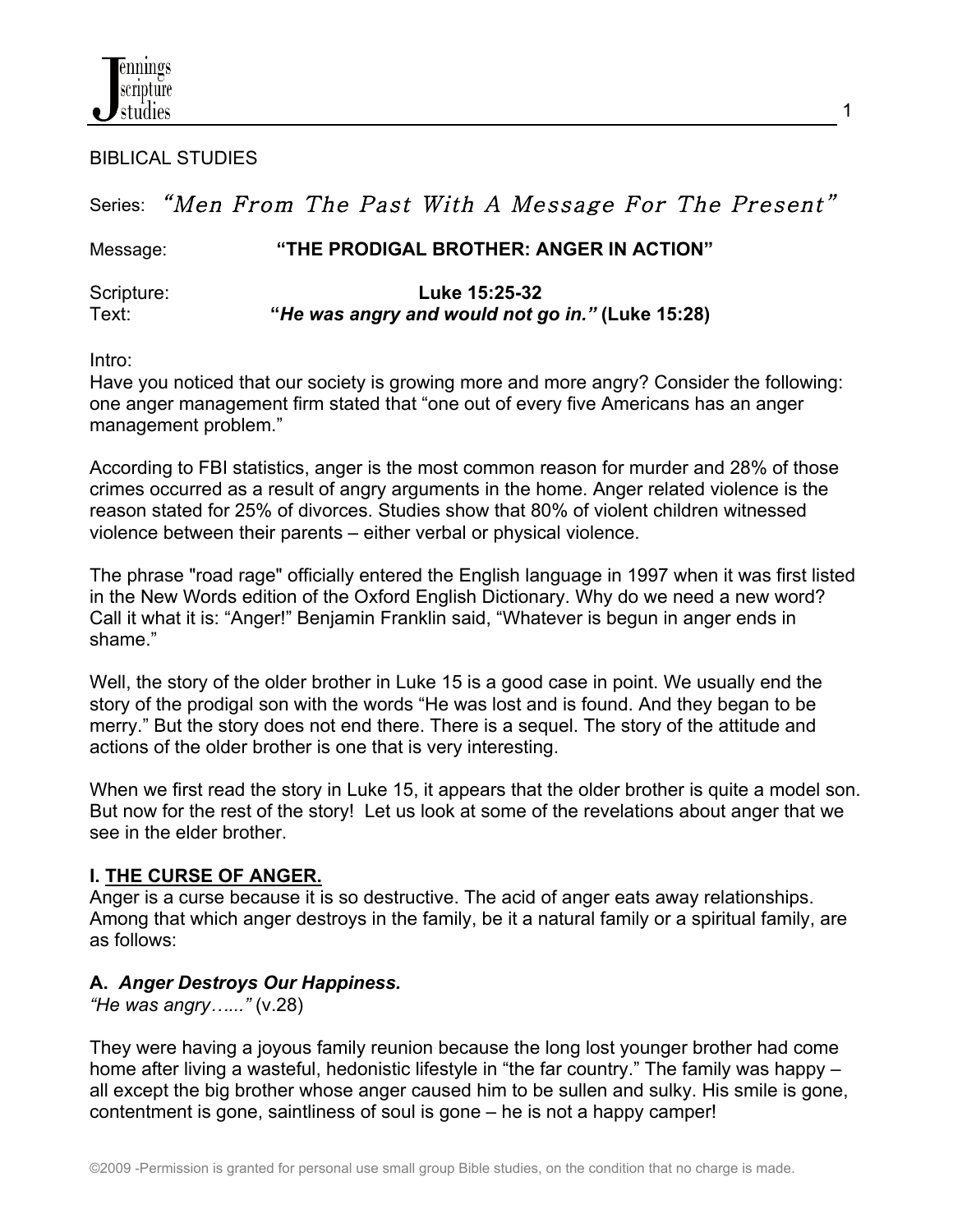**Illust.** After discussing the Sunday School lesson the teacher asked her class of juniors: "Was anyone sad when the prodigal son returned home?" A girl said, "Yes! The fatted calf was sad!"

The girl's answer had some merit; however, what the teacher was seeking to draw from the class was the regrettable truth that the older son was not happy that his sinful brother's home-coming was being celebrated.

Notice two words in this story: "*they began to be merry"* and "*he was angry*". There are two groups of Christians in every congregation. There are the "merry" or "*happy"* ones and there are the *"angry"* ones – angry for various reasons - even though, for the most part, the anger is masked with a smile. Unfortunately, It is harder to keep the saints from being angry than it is to make the sinner happy!

Isn't it true that every angry person you have ever met has lost something? Their happiness is gone – they are grumpy and a grumpy Christian is no commendation of the Good News of Jesus Christ! The Apostle Paul wrote in Gal. 5:22 that "The fruit of the Spirit is *"Joy"* – not anger! Anger destroys our happiness. Furthermore,

## *B. Anger* **Destroys Our Usefulness.**

*"He was angry and would not go in."*

Preparations for a feast were under way – there was much work to be done – the place was teeming with activity – the Father had a smile on his face – Mom was joyfully baking a cake – the calf was being roasted over a fire pit – everybody pitched in - except the big brother and he was scowling, sulking and sad. He turned out to be selfish, jealous and irritable; he pouted and complained, all because he was, at heart, an angry man and consequently was not useful in helping prepare the welcome home meal.

Psychologist Dallas Willard says, "Anger indulged, instead of simply waved off, always has in it an element of arrogance and self-righteousness. Find a person who is angry, and you will find a person with a wounded ego." Because of anger his happiness and usefulness were destroyed. In addition:

## **C.** *Anger Destroys Our Oneness.*

*"He was angry and would not go in."*

Not "*go in*" where? He would not go in the house with the family. He was part of the family but would not partake with the family. Anger destroys fellowship, unity and the family spirit. Every fracture in Christian fellowship is caused by anger. Anger is a disease that destroys! It destroys happiness, usefulness and oneness. That is the curse of anger!

Think about this: one son left home and sinned, the other stayed home and sinned. Both were sinners! Does either represent you?

Consider another revelation we find in this story and that is not only that anger is a curse but this story reveals some of the causes of anger.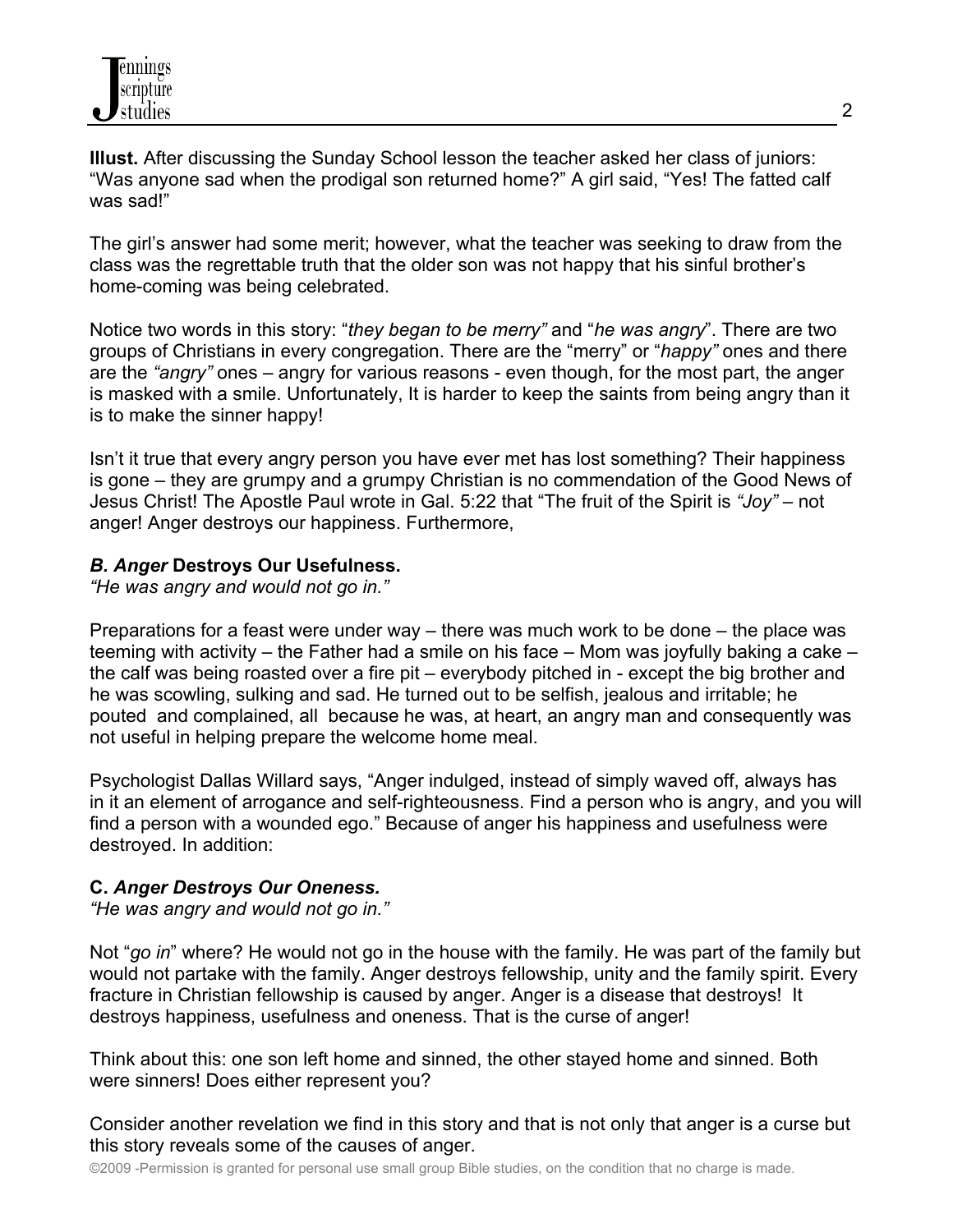

## **II. THE CAUSE OF ANGER.**

In verse 28 we see the effects of the curse of anger and in verses 29 and 30 we have some of the causes of anger. We read: "*But he was angry and would not go in; therefore, his father came out and pleaded with him. So he answered and said to his father, 'Lo, these many years I have been serving you; I never transgressed your commandment at any time; and yet you never gave me a young goat, that I might make merry with my friends".* 

There are several reasons why he was angry. Among them are the following:

## **A.** *He Thought That He Should Be The Center Of Attention.*

He suffered from the "Big Brother" syndrome and felt he was entitled to special recognition. In addition, while the younger brother was absent he had been the center of attention. Now that the long lost brother had come home, the spot-light was not on him. This is conspicuous when he speaks to his father. He uses the personal pronoun "I", "Me" and "My" five times. He was totally self-absorbed, self-centered.

Sometimes church members who have been around for a long time get jealous when a church starts paying attention to new people. That's the Older Brother Syndrome. There are some people who cannot tolerate someone else being the center of attention.

Another cause of his anger was:

## **B.** *He Thought Seniority Equaled Superiority.*

"*these many years I have been serving…"* (v.29)

This boy was a legalist. He felt that he had earned his status in father's family. He based his standing in the family on his activity not his relationship.

In God's economy it is not the length of ones service but the love for the Lord Whom we are serving that is more important.

## **C.** *He Thought His Work Was Not Appreciated.*

**"***you never gave me a baby goat."*

He became angry when he thought all his busyness was not recognized and rewarded. He was speaking in terms of what he thought he deserved. He moves away from the principle of grace and speaks in terms of law. He forgot that all that we receive is given according to mercy not according to merit.

There are some people who do all right if you are constantly bragging on them. Others faithfully labor behind the scenes whether they are noticed or not. There are some, like this boy, who cannot stand to be unnoticed. And like this boy, they get angry. Anger is the scheme they use to get attention.

## **D.** *He Thought He Was Better Than His Brother.*

"*I never transgressed your commandment at any time"* (v.29)*;* "*As soon as this your son was come, which has devoured your living with harlots,,,,,"* (v.30)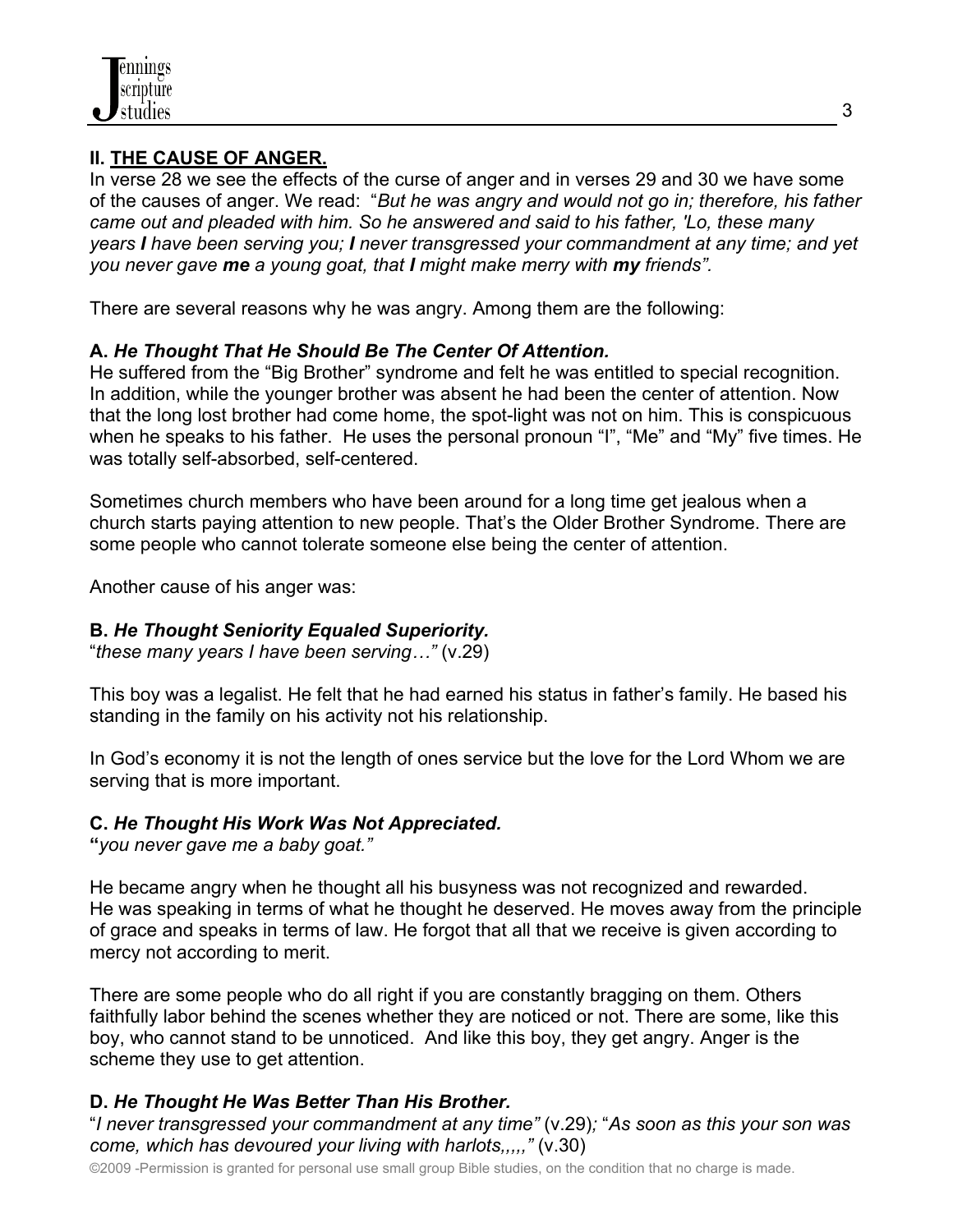By implication he was saying, "I am better than that other son of yours, I did not do what he did." He had an inflated dense of his own goodness. He represents many church members who haven't sinned against God by running off and going wild. They've been around for a long time warming a pew. But when it comes to really celebrating what God is doing in the lives of others, they don't rejoice because they want all the attention focused upon themselves. This boy had a holier-than-thou attitude.

There are two sinners in this story: The younger son left home and sinned by his ungodly actions and the older son stayed home and sinned by his unholy attitude! You can go to church every Sunday and be a sinner! There are the sins of jealousy, pride, anger, and resentment that are much easier to hide.

A survey of Discipleship Journal readers listed the areas of greatest spiritual failure in their lives, in the order of their prevalence: 1. Materialism; 2. Pride; 3. Self-centeredness; 4. Anger; 5. Bitterness; 6. Sexual lust; 7. Envy. And if you say that you are perfect, you are lying and that is sin #8 ! Now, the Devil will tell you that you are ok! He does not want us to change for the better - to grow up spiritually. He wants us to act like the older brother.

There is one last consideration in this story. We've seen the curse of anger and some of the causes of anger – now, let's look at the cure for anger:

## **III. THE CURE FOR ANGER.**

The Father now speaks: "And he said to him, 'Son, you are always with me, and all that I have is yours. It was right that we should make merry and be glad, for your brother was dead and is alive again, and was lost and is found.' " (v.31,32)

He reminds his son of three things:

#### **A.** *The Father's Presence.*

*"Son, you are always with me."* 

It is easy for the angry person to forget the presence of the Heavenly Father. The awareness of being constantly in the presence of the Lord will correct our attitude and actions!

#### **B.** *The Father's Provisions.*

*"all I have is yours."* 

He was saying, "You haven't got a goat, but you have more than that – you've got me and in me you have everything you need."

Instead of us focusing on what we do not have, let us focus on "Who" we do have – we have God and therefore we have all! Dare we look into the face of our Heavenly Father and say, "You are not enough – I want more! Reflecting of the Father's abundant provisions will cure anger.

## **C.** *The Father's Purpose.*

©2009 -Permission is granted for personal use small group Bible studies, on the condition that no charge is made. *"It was right that we should make merry and be glad, for your brother was dead and is alive*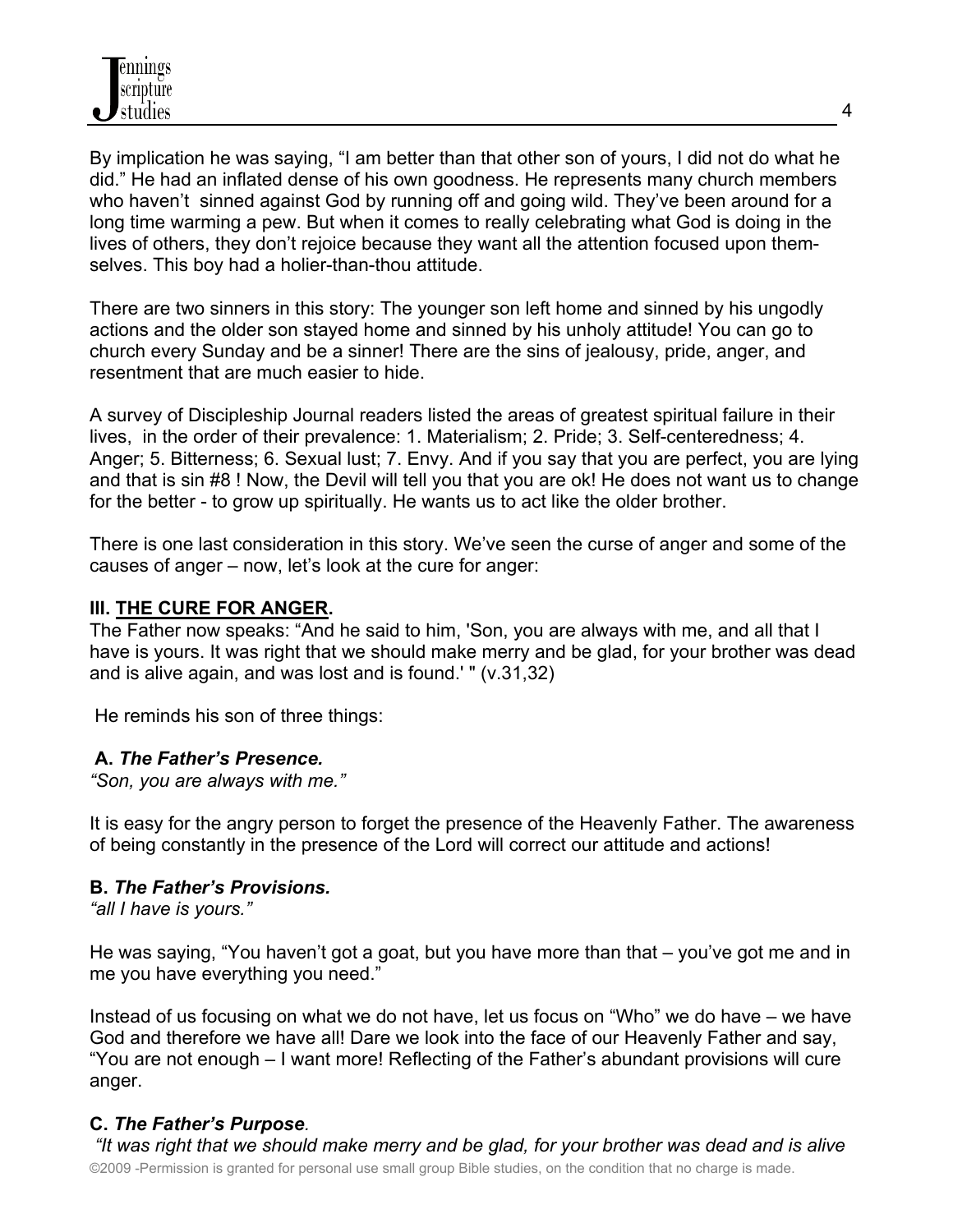*again, and was lost and is found.' "* 

The Older Son had forgotten the reason for the feast – a returned, restored member of the family! Surely, this occasioned a party! This is no time for grumbling, complaining and criticism. This is party time!

And so it is in the work of the church. The heart of God is set on seeking and saving the lost; retrieving and restoring the wandering ones.

There are three parables in Luke chapter 15. One is about the lost sheep, v. 2-7; one about the lost coin, v.8-10 and the one we have been concentrating upon, the lost son in v.11-32. In these parables the Father's purpose is clear. And, if God's purpose is the purpose of our lives there is no room for anger toward others!

It matters not who does the work, who receives the credit, praise or thanks – the main thing is to accomplish the purpose of God in our individual lives and in the church.

#### **CONCLUSION**

There are actually three sons in this parable in Luke chapter 15 –

•There's the younger son who ran away and returned;

•There's the older son who was full of bitterness and resentment;

•And then, there's the third son – the Son of God who is telling this story! He left His Father's house to come to far country of planet earth to die for our sins. He wasn't disobedient - He was obedient unto death. Whether you are like the younger son, or the older son, or you haven't even become a part of God's family yet, will you choose the Son of God today as your Savior?

#### **Illust.**

I heard an amazing story: There was a wealthy man who had one son, whom he loved dearly. His wife died in childbirth and he never remarried. He was a lover of art and he taught his son to love fine art. Because he was wealthy, he and his son worked to amass a valuable private collection of priceless works of art.

When he was old enough, the son joined the Marines and was sent to Vietnam. He was killed in action and the father's heart was broken. A few months after he buried his only son, a man knocked on his door. He had a large wrapped package in his hands. When the father opened the door he said, "Sir, I knew your son. We were in the same platoon, and he was my best buddy. I'm an amateur artist, so we had many discussions about art. It's not very good, but I painted a portrait of your son from a photograph I took, and I'd like for you to have it."

The man was touched and tried to pay the artist, but he refused any payment. He said, "I painted him because he was my friend." Although the picture wasn't that good, the proud father displayed it in a prominent place.

Several years later, the wealthy man died, and his works of art were to be auctioned off. There was millions of dollars worth of art to be sold. Art dealers crowded the home wanting to